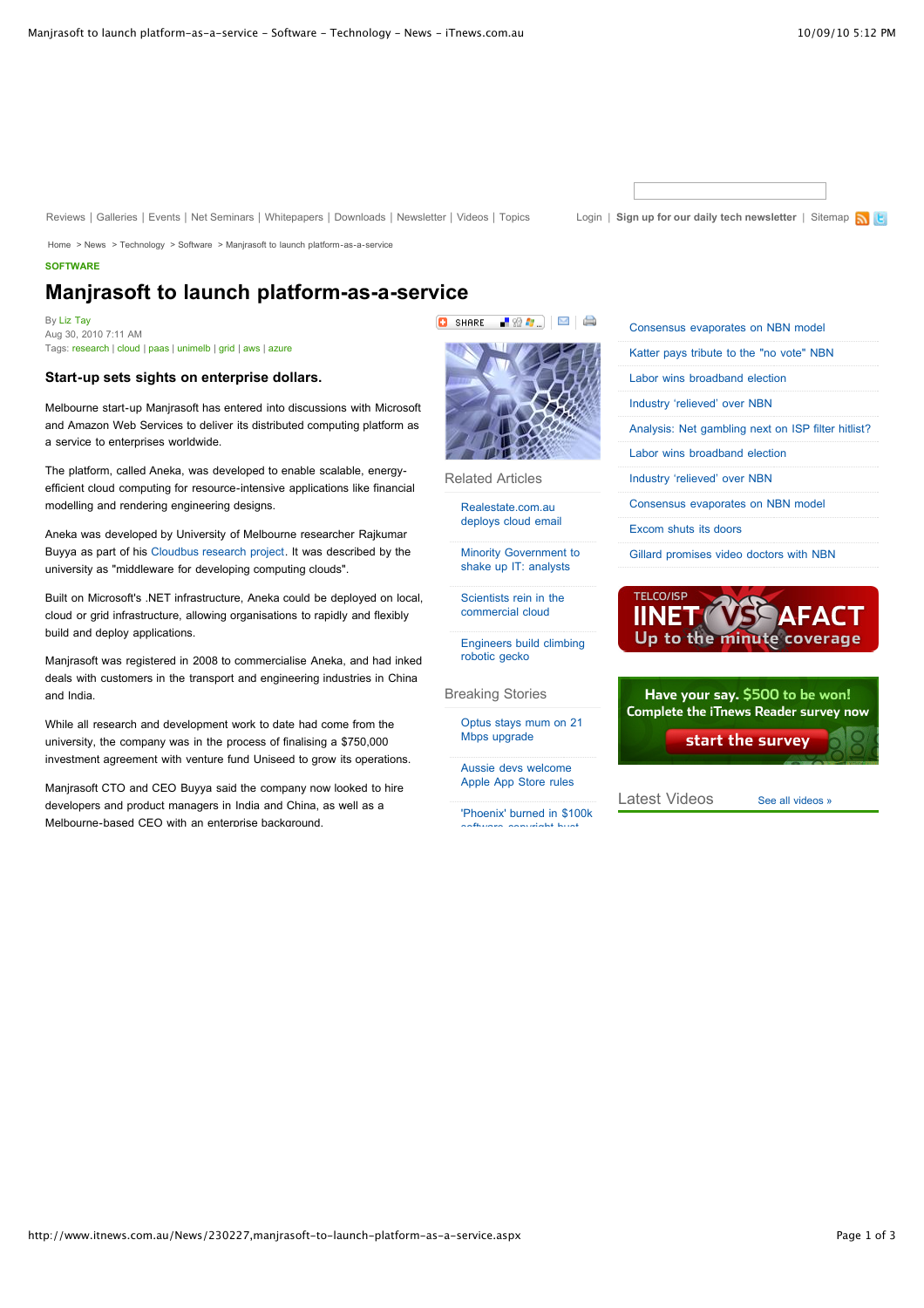Melbourne-based CEO with an enterprise background.

"Australia, of course, is one of our markets," he said. "But in my opinion, India and China are more rapid in adopting this [cloud computing] technology."

The Cloudbus Project was this month selected as one of three finalists for the 2010 Google Australia Eureka Prize for Innovation in Computer Science. The \$10,000 prize was [won by NICTA.](http://www.itnews.com.au/News/229676,nicta-develops-decision-making-software.aspx?utm_source=twitterfeed&utm_medium=twitter)

Because it was designed specifically to distribute tasks in resourceintensive applications, Aneka targeted organisations in the pharmaceutical, engineering, life sciences and financial industries

Like [distributed computing framework DIRAC,](http://www.itnews.com.au/News/229403,scientists-rein-in-the-commercial-cloud.aspx) Aneka could also be used in academic research but Buyya did not see this as a target market.

"Education and training [organisations] don't really pay that much," he said. "It is better [for Manjrasoft] to focus more on the commercial sector."

While Aneka was currently sold as a software product through resellers in India and China, Buyya planned to deliver it as an on-demand service through deals with Amazon and Microsoft.

He hoped to launch Aneka on Amazon infrastructure within two months, allowing customers to run Aneka on rentable Amazon instances for a fee.

A spokesman for Amazon Web Services would not comment specifically on Manjrasoft, but said that its platform allowed "any start-ups to quickly and cost-effectively innovate and build services for their customers in the cloud".

"To date, Amazon Web Services has enabled hundreds of thousands of companies of all sizes across 190 countries to focus on work that truly differentiates their business, rather than worrying about the infrastructure," the spokesman said.

Buyya also planned to integrate Aneka with Microsoft's Azure to leverage its payment infrastructure, and did not foresee any conflict in offering Aneka through both Microsoft and Amazon.

Noting the similarities between the names Manjrasoft and Microsoft, Buyya explained that his company was named after an [Indian river](http://en.wikipedia.org/wiki/Manjira_River) near where he grew up.

Buyya has been involved in distributed computing efforts at the Indian Center for Development of Advanced Computing, Monash University, and the University of Melbourne for 15 years.

During that time, he said cloud computing had evolved from grid computing, and had grown from mainly scientific applications to include enterprise uses.

"I would expect cloud computing to be much more prominent in enterprise applications by 2020," he said.

[Copyright © iTnews.com.au](http://www.itnews.com.au/) . All rights reserved.

| mail this | <b>this</b> | Send us your tips |  |
|-----------|-------------|-------------------|--|
|           |             |                   |  |

**Comments**

f

#### **Be the first to comment on this article.**

*Thoughts on this article? Add a comment below.*

**Comment:**

**Want to participate in the discussion? [Register for FREE](http://www.itnews.com.au/Members/Register.aspx?s=ITN_Comments)**

Or [log in](http://www.itnews.com.au/Members/Login.aspx) now to comment

[Recession-proof Australia](http://www.itnews.com.au/News/231625,recession-proof-australia-attracts-bt-investment.aspx)

attracts BT investment VentraIP creates

[software copyright bust](http://www.itnews.com.au/News/231652,phoenix-burned-in-100k-software-copyright-bust.aspx)

[wholesale business](http://www.itnews.com.au/News/231641,ventraip-creates-wholesale-business.aspx)

### Software Research **[Increasing ROI with Data](http://clk.madisonlogic.com/clk?pub=23&pgr=15&src=814&tgt=69&tstamp=20100910T071247&ast=6256&cmp=2420&crv=4817&pos=1&frm=240)**

**Services** [By: Oracle Corp.](http://clk.madisonlogic.com/clk?pub=23&pgr=15&src=814&tgt=69&tstamp=20100910T071247&ast=6256&cmp=2420&crv=4817&pos=1&frm=240) [This white paper will address data](http://clk.madisonlogic.com/clk?pub=23&pgr=15&src=814&tgt=69&tstamp=20100910T071247&ast=6256&cmp=2420&crv=4817&pos=1&frm=240) services implementation and the role of Oracle Data Service Integrator in that process. It will

describe the tec. [View Now](http://clk.madisonlogic.com/clk?pub=23&pgr=15&src=814&tgt=69&tstamp=20100910T071247&ast=6256&cmp=2420&crv=4817&pos=1&frm=240)  **Equation-Based DRC: A [Novel Approach to Resolving](http://clk.madisonlogic.com/clk?pub=23&pgr=15&src=814&tgt=69&tstamp=20100910T071247&ast=9961&cmp=2442&crv=8524&pos=2&frm=240) Complex Nanometer Design**

**Issues**<br>[By: Mentor Graphics](http://clk.madisonlogic.com/clk?pub=23&pgr=15&src=814&tgt=69&tstamp=20100910T071247&ast=9961&cmp=2442&crv=8524&pos=2&frm=240)<br>This paper will examine the<br>[implementation and demonstrate](http://clk.madisonlogic.com/clk?pub=23&pgr=15&src=814&tgt=69&tstamp=20100910T071247&ast=9961&cmp=2442&crv=8524&pos=2&frm=240)<br>the benefits of eqDRC through a

variety of examples comparing traditional DRC with eqDRC... [View Now](http://clk.madisonlogic.com/clk?pub=23&pgr=15&src=814&tgt=69&tstamp=20100910T071247&ast=9961&cmp=2442&crv=8524&pos=2&frm=240)  **[Aberdeen Benchmark Report](http://clk.madisonlogic.com/clk?pub=23&pgr=15&src=814&tgt=69&tstamp=20100910T071247&ast=9000&cmp=2102&crv=7565&pos=3&frm=240)**

**: CPO's Agenda 2009 Report (Spend Management Report)**

[By: Zycus](http://clk.madisonlogic.com/clk?pub=23&pgr=15&src=814&tgt=69&tstamp=20100910T071247&ast=9000&cmp=2102&crv=7565&pos=3&frm=240) [The global recession is taking no](http://clk.madisonlogic.com/clk?pub=23&pgr=15&src=814&tgt=69&tstamp=20100910T071247&ast=9000&cmp=2102&crv=7565&pos=3&frm=240) prisoners. Neither industry, nor region, nor company-size has provided shelter from its impact. Within the enterp... [View Now](http://clk.madisonlogic.com/clk?pub=23&pgr=15&src=814&tgt=69&tstamp=20100910T071247&ast=9000&cmp=2102&crv=7565&pos=3&frm=240)